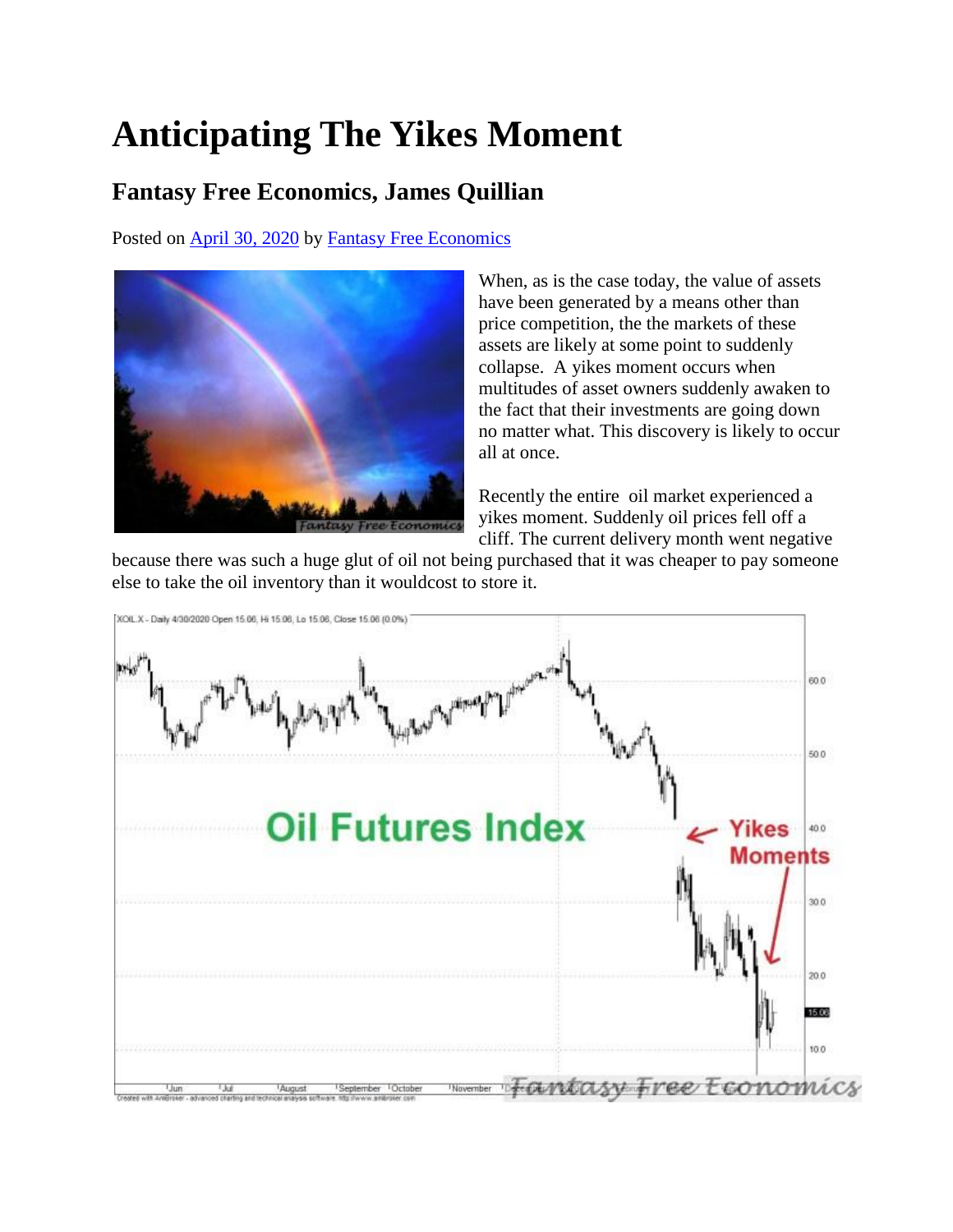For many decades, the oil cartel managed both production and price with respect to petroleum. The idea of a cartel has a permanent sound to it, but any cartel is weaker than it seems. Each cartel member is better off under pricing its product, Each member cheats as much as possible. Given enough time, the cartel falls apart.

The oil market collapsed because, oil prices were for years determined outside of the free market system. Market forces never disappear. Market forces may go into hibernation but they always reappear. Market forces suddenly reappeared and it all fell apart.

The same thing will happen in the U.S. stock market, world stock market, real estate and credit markets. The practice of rigging stock prices began in the Reagan administration.

The practice of stock market rigging has grown with every presidential administration since. Today the stock averages are so orchestrated, that ordinary investors no longer make much difference where stock prices are concerned.

Notice that stocks still doing well fall into certain categories. All strong stocks are in industries that have enormous political power. They are parasites. All benefit from a population that is homogenized, believes the same things, is compliant and trusts authority.

The **FANG socks, Facebook, Amazon, Google** and others completely survive by managing the opinions and beliefs of their users. Companies like this manage Americans in the same way trail bosses manage herds of cattle. This is highly profitable and their users are good with it or don't care.

**The pharmaceutical industry** prospers by keeping inexpensive cures off the public's radar and off the market. The root cause of censorship of reports on less expensive cures is the power the pharmaceutical industry has and uses to make others with power support their efforts.

**The healthcare industry**, has managed to successfully lobby for the passage of the Affordable Care Act. The result has generated a system of healthcare that is parallel the the system my uncle, who was a cattle rancher, used to provide healthcare to his animals. He had a way of corralling cattle, and then running them one at a time through a shoot so that he could vaccinate each cow in less than a minute. The Affordable Care Act accomplishes the same thing and the same herding techniques my uncle used with his cattle. Shortly after its passage lifespans in the United States began falling.

Up to this point, managing the stock market has benefited all who were long term holders of stocks as well as less politically powerful corporations. Any voices which insisted that equities be allowed to find their own price levels have had few if any stock holdings.

Most stocks are still doing very poorly. Even after the recent powerful rally, only 27% of stocks are above their 200 day moving averages. Like members of the oil cartel, others who currently benefit from stock market manipulation will go into the every man for himself and actually turn against the parasites which have enriched them up to the present.